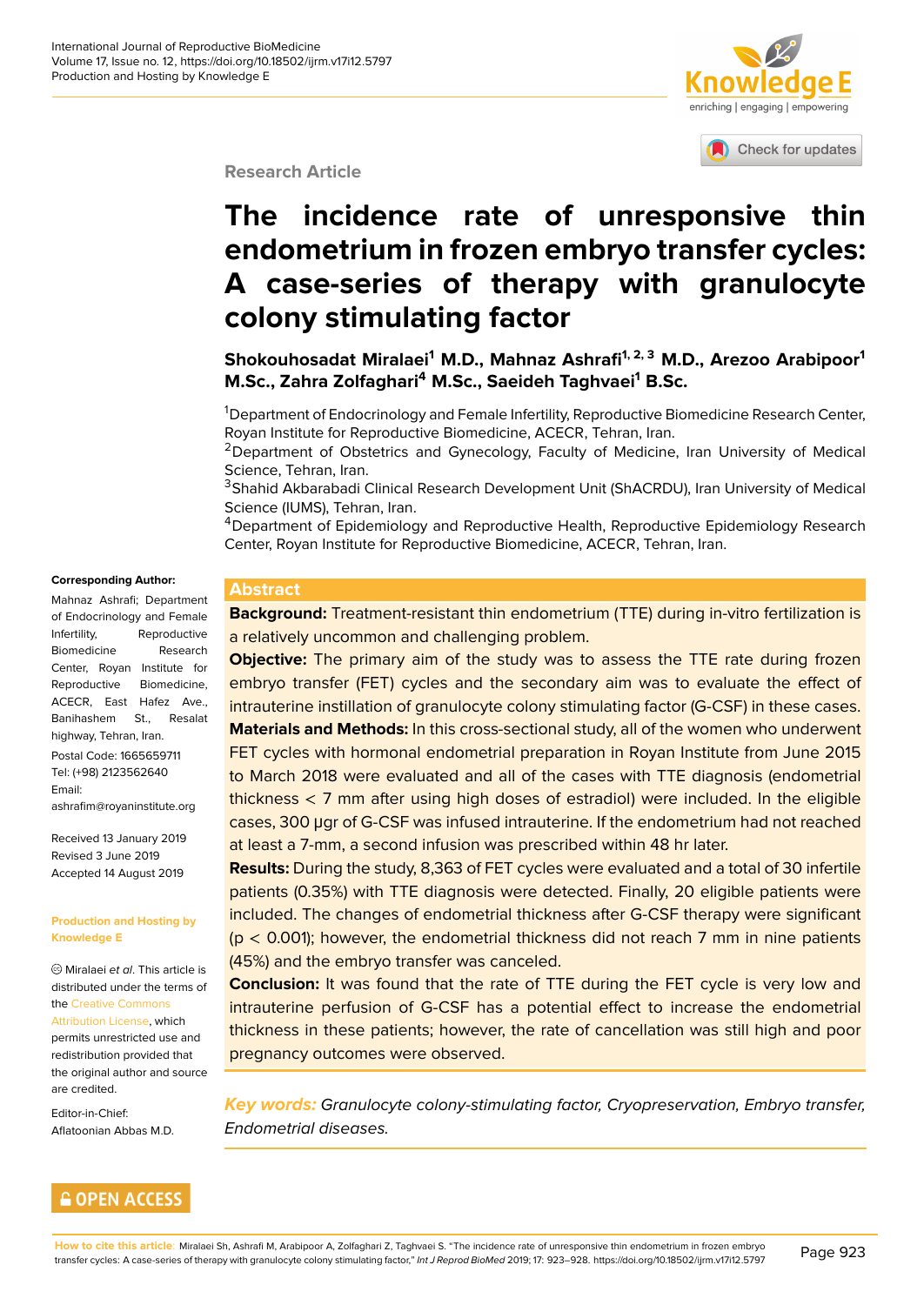### **1. Introduction**

Endometrial growth is an essential step in endometrial receptivity and embryo implantation in assisted reproductive technique cycles (1). A thin endometrium of  $<$  7 mm is associated with a decreased odds ratio of achieving pregnancy whether with pathologic causes or idiopathic cases (1, 2). In addition, it is a challenging subject with unclear real prevalence (3). The incidence rate between less than 1-2% during in-vitro fertilization (IVF) cycles were reported in previous studies (2, 4). Different types of treatment including increased dose of estradiol, low-dose human chorionic gonadotropin, tamoxifen, pentoxifylline, vitamin E, l-arginine, low-dose aspirin, nitroglycerin patches, vaginal sildenafil, acupuncture and neuromuscular electric stimulation, intrauterine infusion of granulocyte colony stimulating factor (G-CSF), and recently stem cell therapy have been evaluated in previous studies (5). Garcia-Velasco and colleagues in a review article concluded that it is not easy to provide a pragmatic, evidencebased method to assist clinicians and patients who are confused with the available information regarding management approaches for a refractory endometrium (5).

"G-CSF is a glycoprotein and known as colony stimulating factor 3 produced in vascular endometrium, macrophages, and other immunocytes that operate not as a growth factor but also as a cytokine (5). G-CSF promotes endometrial stromal cell decidualization via cyclic adenosine monophosphate mediator by apocrine and paracrine action and induces proliferation and differentiation of the human endometrium" (5). In medicine recombinant, G-CSF was used in immunology for various indications for a long time (6). It is a pro-angiogenic mediator and increases type 2 T helper cell cytokine secretion, recruitment of dendritic and T regulatory cells

(6, 7). According to previous clinical studies, G-CSF can be considered as a factor preventing repeated miscarriages and implantation failures (8-10), and it has no impact on the chromosomal constitution of human embryos (11). From the first case report study by Gleicher and co-workers in 2011 (4), until now, five studies in IVF (12-16) and four in FET cycles (3, 6, 17, 18) have evaluated the effect of intrauterine infusion of G-CSF on thin endometrium; since the reported results have been controversial.

The present study was conducted at the Royan Institute to assess the treatment-resistant thin endometrium rate during FET cycles with hormonal endometrial preparation (as primary aim) and to evaluate the effect of intrauterine instillation of G-CSF in these cases (as secondary aim).

### **2. Materials and Methods**

In this cross-sectional study, we evaluated all of the women who underwent frozen embryo transfer (FET) cycles with hormonal *endometrial* preparation at the Royan Institute from June 2015 to May 2018, and all eligible cases with treatment-resistant thin endometrium diagnosis were included. The women aged 20-40 years with previously canceled at least one cycle because of thin unresponsive endometrium  $(< 7$  mm) during IVF or FET programs who had written consent to participate were included in the study. Other uterine abnormalities (such as Asherman's syndrome, fibroids, polyps, and adenomyosis diagnosis), cases with contraindications for G-CSF treatment (sickle cell disease, chronic renal and respiratory diseases…) and treatment cycles with embryo donation or prenatal genetic screening were excluded.

All women received three estradiol valerate tablet (2 mg, Aburaihan Co., Tehran, Iran) daily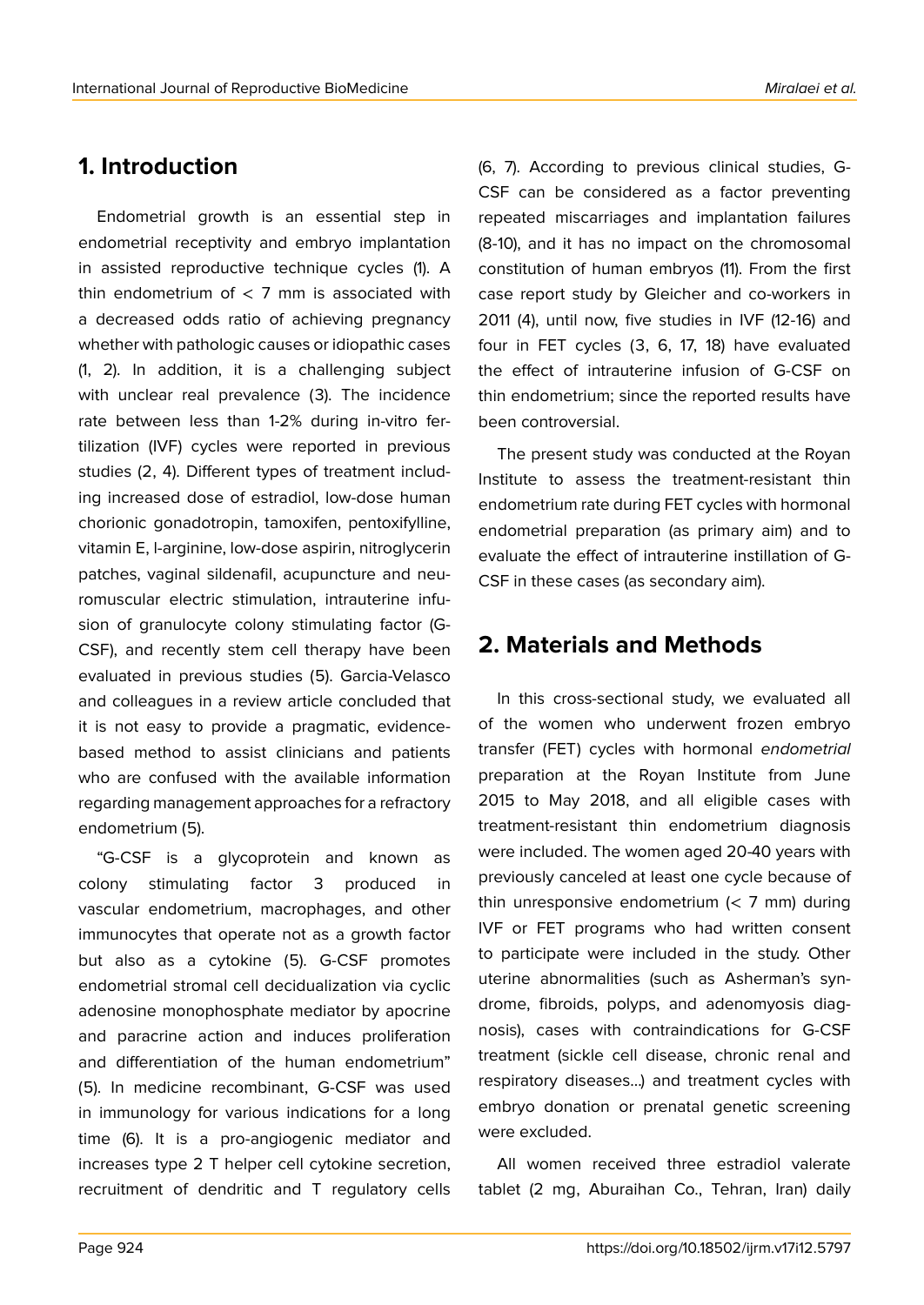and low-dose aspirin from the second or third day of the menstrual cycle. The Endometrial thickness measurement (at its thickest part in the longitudinal axis of uterine) was carried out by ultrasonography, 9 or 10 days later. When the endometrial thickness was  $<$  7 mm after using high doses of estradiol (8 mg), the same ultrasonographers measured it repeatedly for three times to approve thin endometrium, and the average size of the three different measurements was accepted. When the thin endometrium was diagnosed, the G-CSF infusion was performed according to methods previously described by Gleicher *et al*. in their study (12). In summary, the content of the G-CSF ampule (300 mcg/1ml) (NeupogenTM, Filgastrim, Amgen Inc., Thousand Oaks, Canada) was aspirated into a 1-ml insulin syringe, and it was inserted to the endometrial cavity using a soft catheter (Labotec, Gottingen Germany); then the G-CSF was gently infused, while the catheter was slowly ambulated back and forth. Two days later, the thickness of endometrium was measured and if it was at least 7 mm, the patient received 100 mg intramuscular progesterone in oil (50 mg; Aburaihan Co., Tehran, Iran) for three days. According to women's age and the quality of embryos, two or three cleavage stage embryos were transferred. If not, a second, identical infusion of G-CSF was done and then two or three days later, the endometrial thickness was evaluated again, and if it was less than 7 mm, the embryo transfer was canceled. All endometrial thickness measurements and intrauterine infusions have been performed by a specialist.

### **2.1. Ethical consideration**

The research protocol was approved by the Institutional Review Board and the Ethics Committee of the Royan Institute (Ethics code/94/178). Each participating women signed informed consent.

### **2.2. Statistical analysis**

Data was statistically analyzed by using Statistical Package for the Social Sciences (SPSS Inc., Chicago, Illinois, USA) software version 20. Categorical data were expressed as number and percentage and numerical data as mean and standard deviation. The statistical analyses for parametric data were performed with the use of a paired *t*-test to compare means endometrial thickness in patients before and after treatment according to the results of the Kolmogorov-Smirnov normality test for endometrial thickness. The level of statistical significance was set at  $p <$ 0.05.

### **3. Results**

During the study period, 8,363 FET cycles were evaluated and a total of 30 infertile patients (0.35%) with treatment-resistant thin endometrium diagnosis were detected, finally, 20 eligible patients were satisfied to receive the G-CSF therapy. Two patients did not agree to participate and eight patients did not meet the inclusion criteria of the study. The basic and demographic characteristics of patients are presented in Table I, Table II shows the changes in endometrial thickness after treatment with G-CSF. The mean of endometrial thickness at the time of infusion was  $5.35 \pm 1.06$  mm, after intrauterine instillation of G-CSF, the mean of endometrium thickness was  $6.52 \pm 1.10$  and the changes were significant ( $p < 0.001$ ). Despite the increase in endometrial thickness after G-CSF injection, the endometrial thickness did not reach 7 mm or more in nine patients (45%) and the embryo transfer was canceled. Therefore, 11 patients had embryo transfer and no case of positive pregnancy was reported.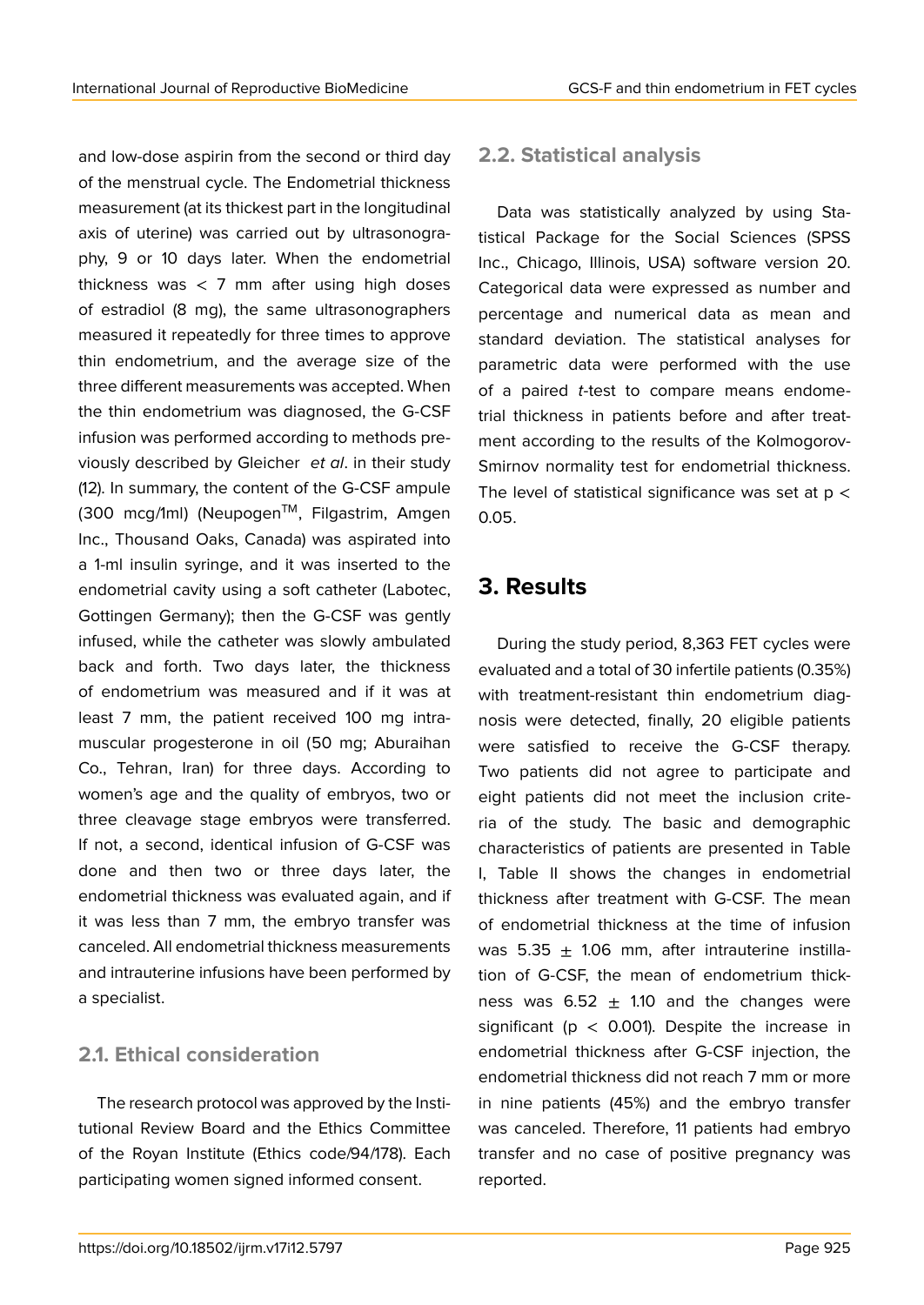| <b>Variables</b>                        | <b>Outcome</b>    |  |
|-----------------------------------------|-------------------|--|
| Age (yr)*                               | $35.2 \pm 4.7$    |  |
| BMI (Kg/m <sup>2)*</sup>                | $26.2 \pm 4.2$    |  |
| Basal serum level of LH*                | $5.3 \pm 3.5$     |  |
| Basal serum level of FSH (mIU/mI)*      | $5.9 \pm 1.4$     |  |
| Serum level of Prolactin (mIU/L)*       | $169.2 \pm 147.7$ |  |
| Basal serum level of Estradiol (pg/ml)* | $50.2 \pm 43.3$   |  |
| Serum level of TSH (uU/ml)*             | $1.8 \pm 0.7$     |  |
| Serum level of AMH (ng/ml)*             | $5.8 \pm 4.0$     |  |
| Cause of infertility                    |                   |  |
| Ovulatory**                             | 7(35%)            |  |
| Uterine factor**                        | 1(5%)             |  |
| Male factor**                           | 9(45%)            |  |
| Unexplained**                           | 4 (20%)           |  |
| Tuboperitoneal**                        | 2(5%)             |  |
| Failed prior IVF cycles (n)*            | $1.4 \pm 0.85$    |  |
| Duration of infertility (yr)*           | $8.1 \pm 6.5$     |  |
| Prior history of a thin endometrium*    | $1.1 \pm 0.36$    |  |

**Table I.** Demographic characteristics of study participate (n = 20)

\*Data presented as Mean  $\pm$  SD; \*\*data presented as n (%)

Descriptive statistics are used to describe the basic features of the data

BMI: Body mass index; LH: Luteinizing hormone; FSH: Follicle stimulating hormone; TSH: Thyroid stimulating hormone; AMH: Anti-Müllerian hormone; IVF: In-vitro fertilization

**Table II.** Endometrial thickness in patients before and after treatment with G-CSF (n = 20)

| <b>Variables</b>                                    | <b>Outcome</b> | P-value     |
|-----------------------------------------------------|----------------|-------------|
| Endometrial thickness at the day of G-CSF infusion  | $5.35 + 1.06$  |             |
| Endometrial thickness at the day of embryo transfer | $6.52 + 1.10$  |             |
| $\Delta$ Endometrial thickness                      | $1.173 + 1.10$ | $< 0.001$ * |

Data presented as Mean  $\pm$  SD, Paired sample t-test was used for analysis, G-CSF: Granulocyte colony stimulating factor

## **4. Discussion**

In the present study, the incidence rate of thin endometrium during FET cycle in our institute was estimated to be 0.35%, which is almost similar to the rate of thin endometrium in IVF cycles  $(< 1\%)$ reported by Al-Ghamdi and colleagues (19). It has been found that intrauterine injection of G-CSF in patients with unresponsive thin endometrium diagnosis can improve the endometrial thickness, but it failed to find out its effect on pregnancy.

However, multiple factors affect pregnancy and endometrial receptivity and endometrial thickness are only a quantitative criterion; poor pregnancy outcomes in the present study can be due to that the averages of women's age and BMI were higher than those in other studies.

After the first case report study by Gleicher and co-workers (4), four case-series studies have evaluated the effect of intrauterine infusion of 300 μg of G-CSF in patients with thin endometrium diagnosis at the day of ovum pickup and reported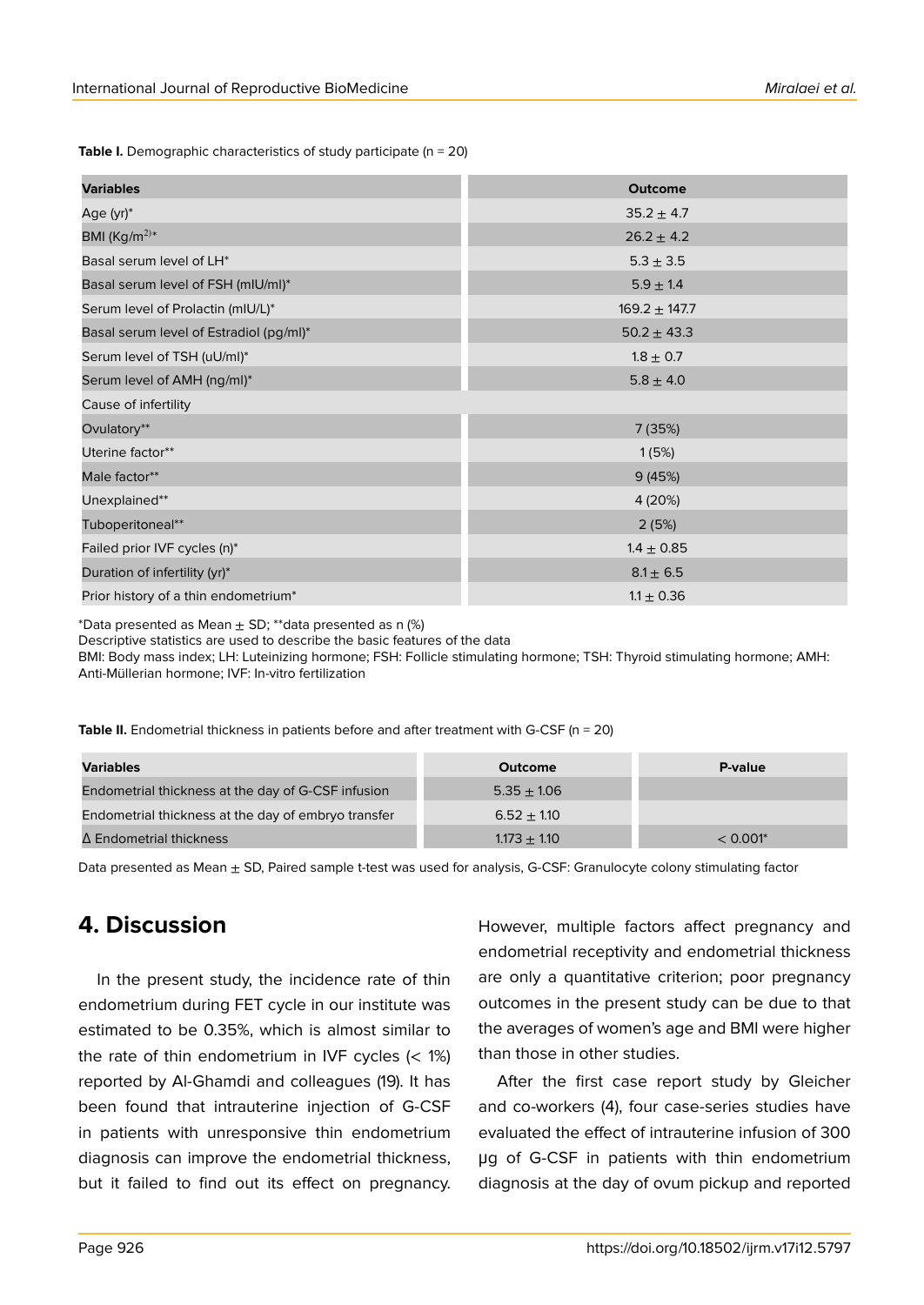a significant positive impact on improving endometrial thickness (12, 14-16). However, Check *et al*. in a small number of patients with unresponsive thin endometrium did not find significant effect after intrauterine infusion of G-CSF (20). Recently, Barad and colleagues in a randomized clinical trial assessed 73 normal patients during IVF and concluded that in normal IVF patients, G-CSF has no impact on the endometrial thickness, implantation rates, and clinical pregnancy rates (13).

A few studies evaluated the efficacy of intrauterine instillation of G-CSF for improving endometrial thickness in FET cycles, and yet the findings remain controversial. At first, Li *et al*. in a prospective study found no significant differences in the endometrial thickness, implantation, and clinical pregnancy rates between patients treated with 100 μg of G-CSF and the control subjects (3). Besides, Eftekhar and co-workers in a nonrandomized clinical study assessed 68 patients with thin endometrium and reported no significant improvement in endometrial thickness; it is worth noting that the clinical pregnancy rate was higher in the G-CSF group than that in the control group (18). Later, Xu and colleagues in a prospective study divided 30 patients with thin endometrium diagnosis in two treatment subgroup (16 patients with G-CSF and 14 patients with G-CSF plus endometrial scratch) (17). After treatment in both the groups, the endometrial thickness increased significantly. The G-CSF with endometrial scratch subgroup associated with nominally higher rates of clinical pregnancy and live birth in comparison with the G-CSF only subgroup; though the differences were non-significant (17). Finally, it concluded that endometrial scratch did not damage the G-CSF action for thin endometrium and lean toward a better pregnancy and live birth rates. They recommended embryo transfer cancellation and G-CSF therapy in subsequent FET cycles for

patients with a thin endometrium (17). In contrast, Kunicki and co-workers (6) evaluated 62 women with thin unresponsive endometrium (29 patients treated with a G-CSF infusion and 33 cases who opted out of the study considered as controls). It was found that G-CSF infusion leads to an improvement in endometrium thickness but has no beneficial effect on clinical pregnancy and live birth rates. Therefore, although the case series and non-randomized studies are promising, the only published randomized clinical trial failed to find any effect on clinical outcome. Reliable evidence for the beneficial effect of G-CSF in improving endometrial receptivity is still limited (5) and more data is warranted for a definitive conclusion in this regard.

The first limitation of the study is a relatively small cohort size; although, in most studies conducted in this area (3, 12, 14-16, 18), the patients' number in the experimental group (G-CSF treatment) was less than 40, due to the low prevalence of treatmentresistant thin endometrium (0.1-2%). Therefore, the evaluation of this number of patients can be valuable and represent a "small piece" to increase the research about this type of treatment. The second limitation is the lack of a control group. The strength of this study was to evaluate the incidence rate of thin endometrium during FET cycles since there is very limited data in this regard.

### **5. Conclusion**

It was found that the rate of treatment-resistant thin endometrium during the FET cycle with hormonal endometrial preparation is very low and G-CSF has a potential effect to increase the endometrial thickness in these patients; however, the rate of cancellation was still high and poor pregnancy outcomes were observed.